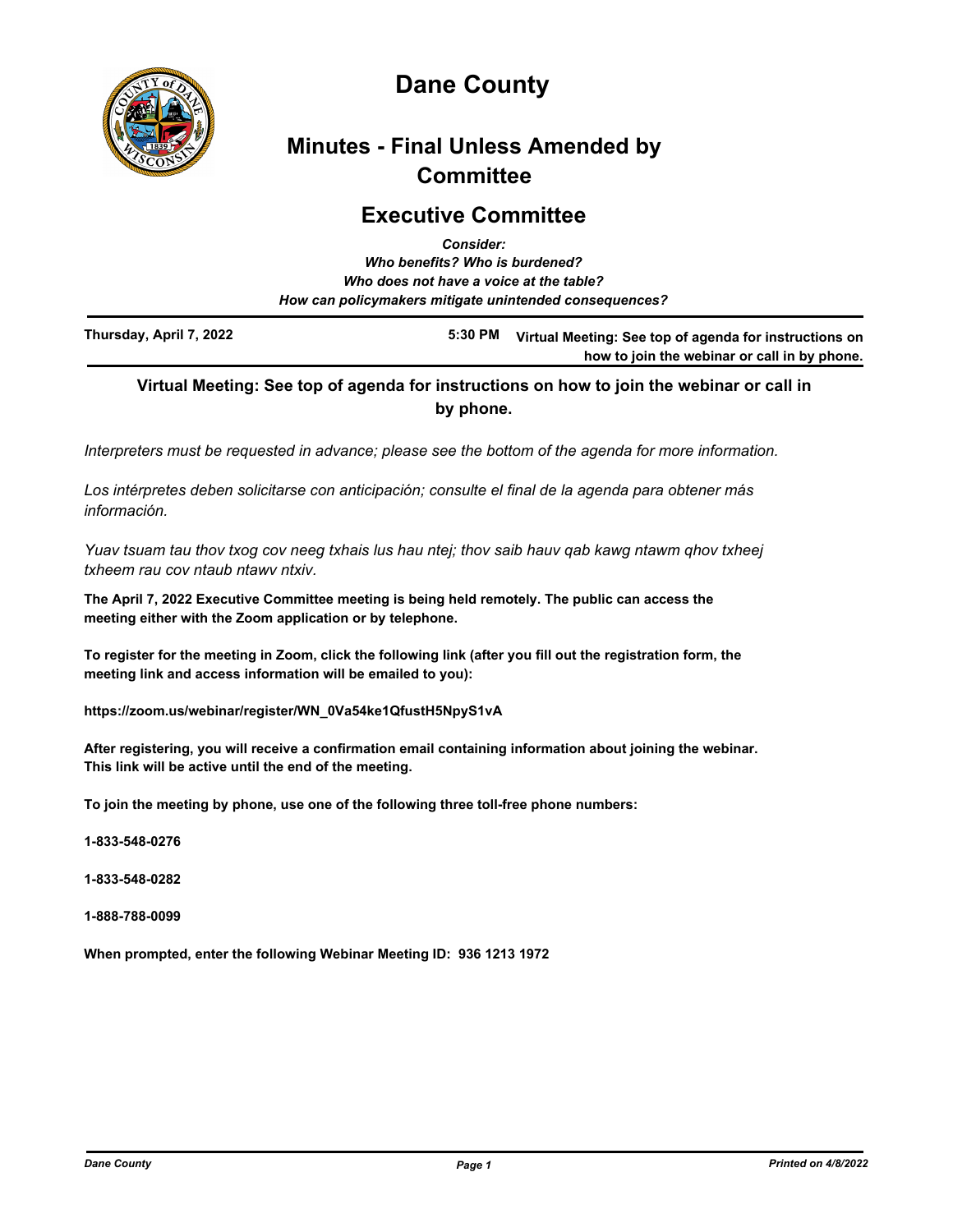**PROCESS TO PROVIDE PUBLIC COMMENT: ANY MEMBERS OF THE PUBLIC WISHING TO REGISTER TO SPEAK ON/SUPPORT/OPPOSE AN AGENDA ITEM MUST REGISTER USING THE LINK ABOVE (even if you plan to attend using your phone).**

**If you want to submit a written comment for this meeting, or send handouts for committee members, please send them to: MacKinnon@countyofdane.com with subject "Executive Committee meeting comment/handout".**

**In order to testify (speak to provide public comment), you must be in attendance at the meeting via Zoom or phone; you will then be promoted to a panelist or unmuted and provided time to speak to the body when the item(s) comes up on the agenda.**

**\*\*Registrations to provide public comment will be accepted until 30 minutes prior to the beginning of the meeting.\*\***

**If you join the meeting with Zoom, when the item you have registered for is before the board/committee, you will be promoted to a panelist. Once a panelist, you can turn on your webcam and you will be able to unmute yourself.**

#### **A. Call To Order**

*The meeting was called to order at 5:30 p.m. Also present: Supervisors Kiefer, Palm, Wegleitner, and Veldran; Karin Peterson-Thurlow; Lisa MacKinnon; Erik Andersen.*

Present: 6 - CAROUSEL BAYRD, ANALIESE EICHER, YOGESH CHAWLA, ANN DeGARMO, CHUCK ERICKSON and ELENA HAASL

**Excused:** 1 - STEVEN PETERS

### **B. Consideration of Minutes**

#### 2021 [MIN-721](http://dane.legistar.com/gateway.aspx?m=l&id=/matter.aspx?key=22617) MINUTES OF THE 3-24-22 EXECUTIVE COMMITTEE MEETING

[2021 MIN-721](http://dane.legistar.com/gateway.aspx?M=F&ID=c588b198-5f71-40d3-91ea-e1aa61becd3e.pdf) *Attachments:*

[REGISTRATION REPORT--3-24-22 EXEC COMM MTG](http://dane.legistar.com/gateway.aspx?M=F&ID=67069cd9-e9a3-4782-910a-11bfd88e6d4c.xlsx)

**A motion was made by CHAWLA, seconded by ERICKSON, that the minutes be approved. The motion carried by a voice vote.**

### **C. Fund Transfers**

*NONE*

# **D. Referrals (Resolutions & Ordinance Amendments)**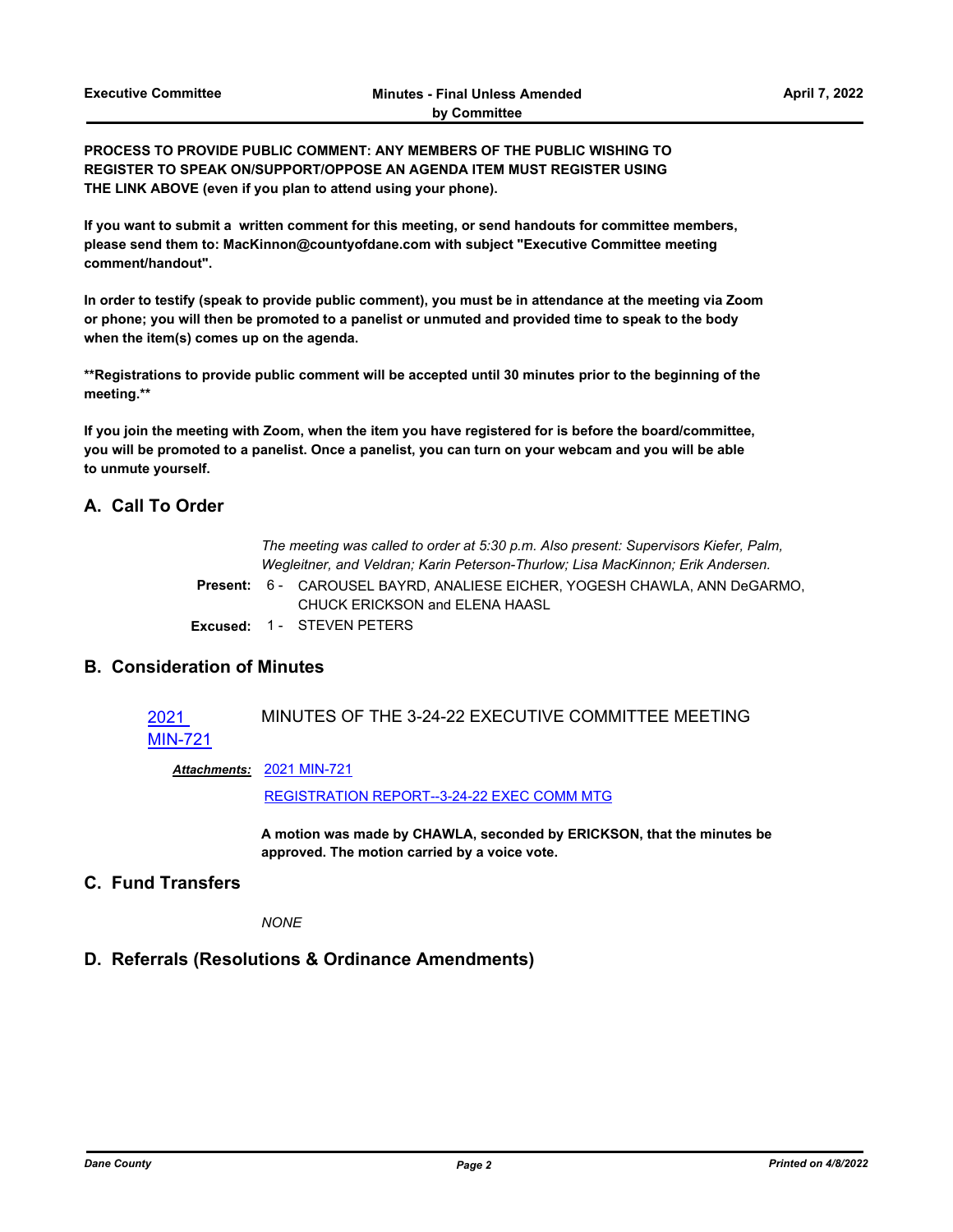#### [2022 OA-001](http://dane.legistar.com/gateway.aspx?m=l&id=/matter.aspx?key=22615) AMENDING CHAPTER 7 OF THE DANE COUNTY CODE OF ORDINANCES, AMENDING BOARD RULES

*Sponsors:* EICHER

#### *Attachments:* [2022 OA-001](http://dane.legistar.com/gateway.aspx?M=F&ID=216e5e97-69eb-4ddb-9f42-3b7311c089e9.pdf)

*Public registration (see registration report attached with minutes): Laura Kocum, City of Madison, representing self, registered in opposition to Item D on agenda--Chapter 7 amendments/ 2022 OA 1.*

*Supervisor Kiefer spoke in opposition to removing a reference to prayer. He would like the County Board to wait to take up Ch 7 rule changes until after the new board is seated.*

*Discussion ensued among committee members with Sup. Chawla thanking the chair and committee for the thoughtful discussion during this process. Erickson and Chawla asked clarifying questions of staff.*

**A motion was made by CHAWLA, seconded by BAYRD, that the Ordinance be approved. The motion carried unanimously by a voice vote.**

#### **E. Items Requiring Committee Action**

*NONE*

**F. Presentations**

*NONE*

#### **G. Reports to Committee**

*NONE*

#### **The next meeting o the H. Future Meeting Items and Dates**

*The next meeting of the Executive Committee will be on Thursday, May 5, at 5:30 p.m.*

#### **I. Public Comment on Items not on the Agenda**

*NONE*

# **J. Such Other Business as Allowed by Law**

*NONE*

# **K. Adjourn**

*The meeting adjourned at 6:30 p.m.*

**A motion was made by ERICKSON, seconded by DeGARMO, that the meeting be adjourned. The motion carried by a voice vote.**